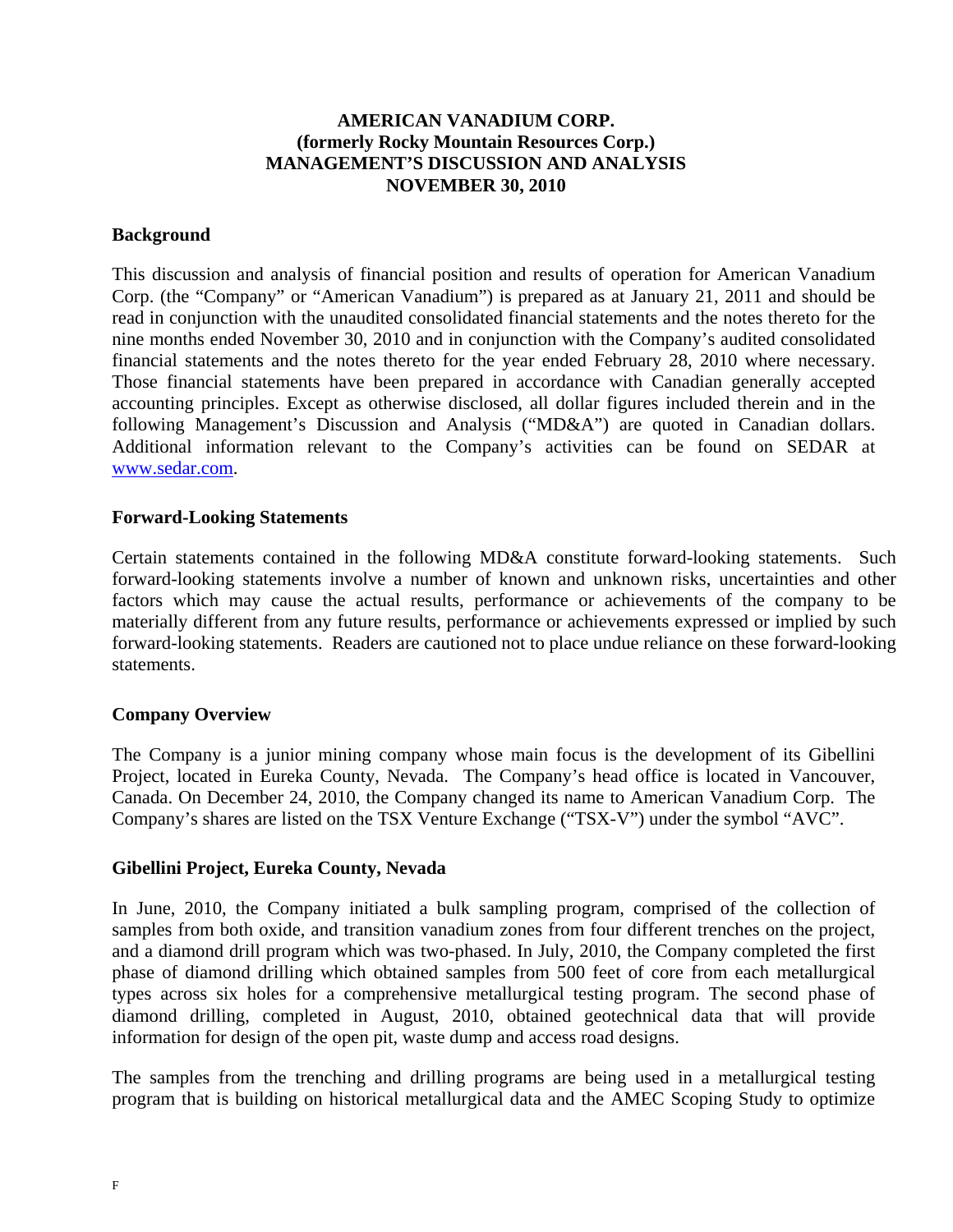the leaching process. This program will optimize sulfuric acid leach recovery/consumption, develop a custom bottle roll procedure and further improve recovery of vanadium extraction at the Gibellini Hill deposit. Column tests are being performed to test composite samples taken from the new trenches. The metallurgical program will directly support the feasibility study by further verifying ore body data, optimizing the vanadium pentoxide production process, and determining the degree of crushing required.

On September 9, 2010, the Company announced that it initiated a Feasibility Study of its Gibellini Project. AMEC of Sparks, Nevada has been engaged by the Company to complete the study. The Feasibility Study will build on the positive Scoping Study and Preliminary Economic Assessment prepared for the Company by AMEC in 2008. The unique disseminated, sedimentary deposit at Gibellini Hill allows for simple, sulfuric acid heap leach processing that present an opportunity for the development of one of the lowest cost primary vanadium operations in the world. The Scoping Study proposed an open pit operation with a strip ratio of 0.2 (1 waste: 5 ore). The deposit consists of a NI 43-101 Compliant Resource (NI 43-101 Technical Report, Gibellini Vanadium Project, Nevada, USA by Hanson, Wakefield, Orbock, and Rust, October 8, 2008) of 18 million tons Indicated at a grade of 0.339% vanadium pentoxide and an additional 2.8 million tons Inferred grading 0.282% vanadium pentoxide.

In the period from September 1, 2010 to December 31, 2010, the Company completed a number of projects aimed at collecting information to be used for the Feasibility Study:

- reverse circulation drilling campaign aimed at twinning historic drilling to provide further information for the ore resource/reserve estimation
- reverse circulation drilling for pit limit definition
- reverse circulation condemnation drilling
- a geotechnical program to collect data for the design of waste rock dumps, access roads, the open pit and the leach pad

Enviroscientists, Inc. of Reno, Nevada has collected, or is collecting, the data for the environmental permitting process. This includes field studies and laboratory work for cultural, biological, spring/riparian and waste rock characterization.

On September 29, 2010 the Company announced the acquisition of the Del Rio Property, a new vanadium project located approximately eight miles south of the Gibellini Project. The Company discovered the extensive, vanadium-bearing shale exposure and now holds 100% ownership in the property with no royalty burden by staking 120 unpatented lode claims (2,400 acres) on BLM administered lands. The work program to the end of 2010 at the Del Rio Property is to complete geologic mapping and conduct geologic sampling on the four square mile claim block to delineate all surface exposures of vanadium and geologic controls in preparation for trenching and drilling for enriched zones at depth.

The vanadium bearing shale exposed at surface on the Del Rio Property is mineralized over 1800 feet (550m) of strike and 1200 feet (360 m) of width. Five trenches were sampled in this target area. All zones were oxidized suggesting this target has potential for an enriched transition zone at depth.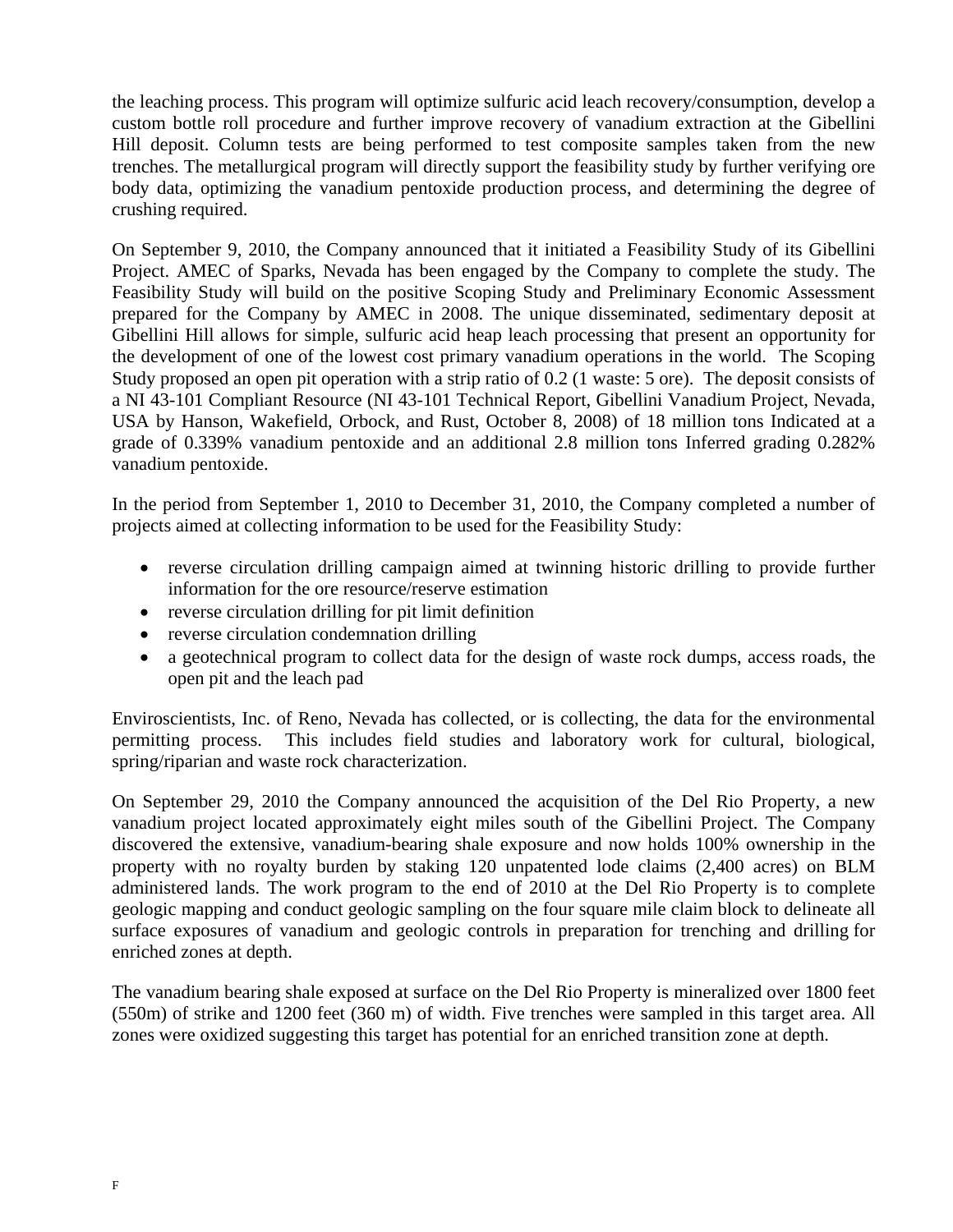The above information has been reviewed and approved by Alan Branham, is a member of the American Institute of Professional Geologists, is a Certified Professional Geologist, and is a "qualified person" as that term is defined in National Instrument 43-101.

#### **Results of Operations**

The following table sets forth selected data for the periods indicated:

|                                               | <b>Three Months Ended</b><br>November 30 |                          | <b>Nine Months Ended</b><br>November 30 |             |  |
|-----------------------------------------------|------------------------------------------|--------------------------|-----------------------------------------|-------------|--|
|                                               | 2010                                     | 2009                     | 2010                                    | 2009        |  |
| <b>Exploration expenditures</b>               | \$858,870                                | \$6,013                  | \$1,464,842                             | \$67,428    |  |
| General expenses:                             |                                          |                          |                                         |             |  |
| Depreciation                                  | 1,849                                    | 1,496                    | 5,130                                   | 11,721      |  |
| Investor relations                            | 46,585                                   |                          | 119,554                                 | 750         |  |
| Consulting                                    | 36,006                                   | $\overline{\phantom{a}}$ | 39,322                                  |             |  |
| Office facilities and administrative services | 26,996                                   | 15,550                   | 76,900                                  | 54,653      |  |
| Professional fees                             | 14,470                                   | 14,465                   | 42,189                                  | 29,796      |  |
| Salaries and benefits                         | 53,814                                   | 488                      | 126,690                                 | 159,977     |  |
| Stock-based compensation                      | 41,418                                   | (42, 464)                | 103,986                                 | 10,531      |  |
| Transfer agent, listing and filing fees       | 1,962                                    | 1,644                    | 12,079                                  | 13,169      |  |
| Travel                                        | 30,494                                   | 2,456                    | 70,566                                  | 15,368      |  |
| Other                                         | 23,239                                   | 7,883                    | 44,589                                  | 21,767      |  |
|                                               | 276,833                                  | 1,518                    | 641,005                                 | 317,732     |  |
| Loss before other items                       | (1, 135, 703)                            | (7, 531)                 | (2,105,847)                             | (385, 160)  |  |
| Other items:                                  |                                          |                          |                                         |             |  |
| Interest income                               | 2,580                                    | 9                        | 3,875                                   | 278         |  |
| Foreign exchange (gain) loss                  | (65, 624)                                | 2,762                    | (23, 156)                               | (6, 433)    |  |
| Property review costs                         |                                          | (106)                    |                                         | (806)       |  |
| Gain on sale of short-term investments        |                                          |                          | 888,009                                 |             |  |
| Loss on sale of equipment                     |                                          | (16, 427)                |                                         | (20, 528)   |  |
| Gain on sale of mineral properties            |                                          | 3,698,630                |                                         | 3,698,630   |  |
| Income (loss) for the period                  | \$(1,198,747)                            |                          | $$3,677,337$ $$(1,237,119)$             | \$3,285,981 |  |
| Basic and diluted income (loss) per share     | \$ (0.06)                                | \$0.19                   | \$ (0.07)                               | \$0.17      |  |

The Company incurred losses of \$1,198,747 and \$1,237,119 for the three months and nine months ended November 30, 2010 respectively; compared to income of \$3,677,337 and \$3,285,981 for the comparable periods of the prior year.

During the prior year the Company was short of working capital and it was necessary for the directors to advance funds to permit the Company to continue operations. Exploration activity was cut back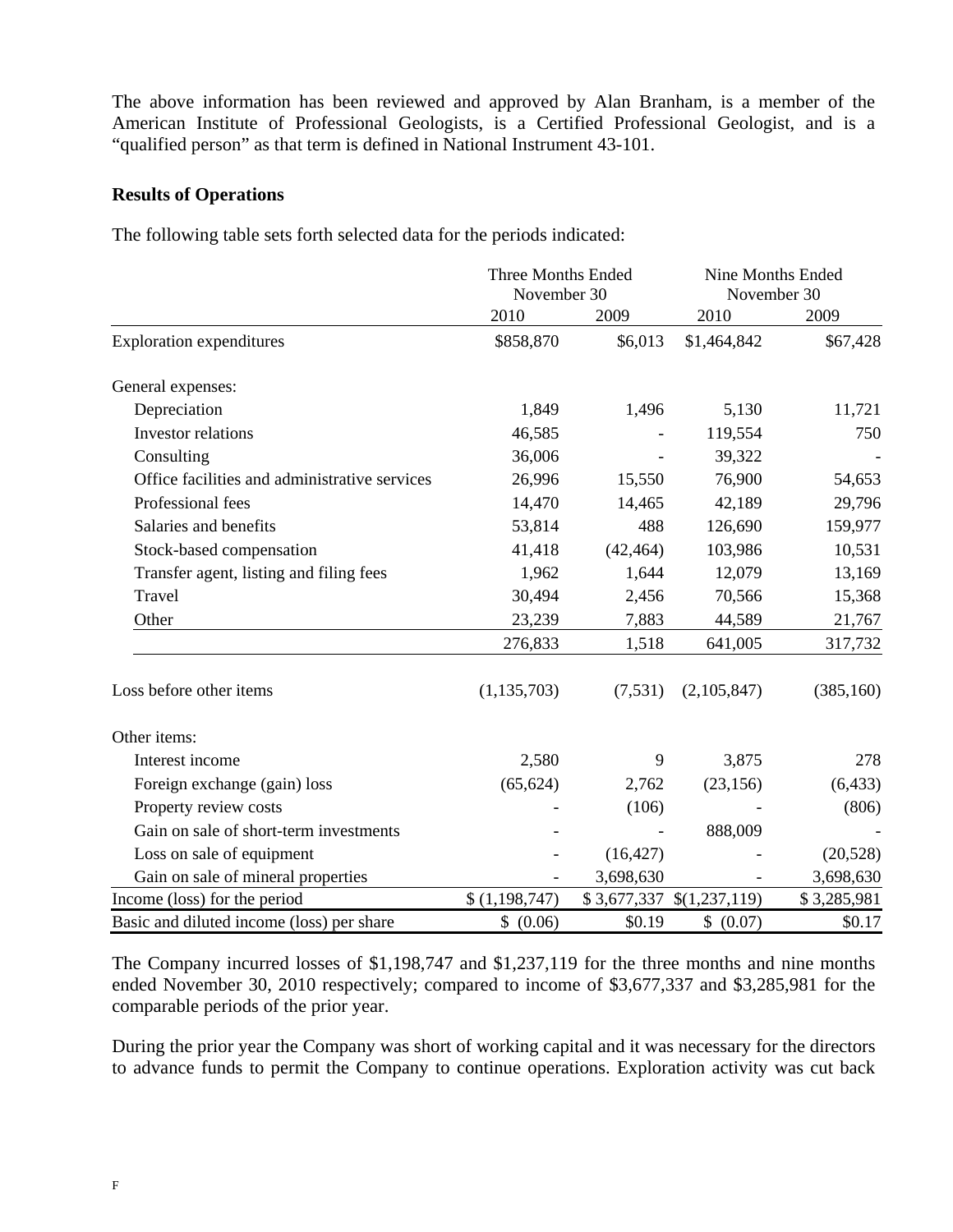drastically and all discretionary corporate costs were cut back as well. Ultimately the Reno office was closed, staff were laid off and the previous president left the Company to pursue other work.

In November 2009, the Company sold its interest in the Paris Hills mineral property to Stonegate Agricom Ltd ("Stonegate") for \$1,000,000 cash and 6 million shares of Stonegate. Proceeds from this sale were used to finance the expansion of activities in the current year. In the second quarter of the current year, American Vanadium sold all of its shares of Stonegate and recorded a gain on sale of \$888,009. Year to date spending on exploration activities has increased significantly, rising from \$67,428 for the nine months ended November 30, 2009 to \$1,464,872 for the current year, as the Company concentrates on developing its Gibellini property. Due to the increase in corporate activity, administrative spending has increased as well, notably in the areas of investor relations and travel.

# **Financial Position, including Cash Flows, Liquidity and Capital Resources**

During the nine months ended November 30, 2010 American Vanadium sold its shares of Stonegate for cash proceeds of \$3,888,009 and also received \$790,267 from the exercise of warrants which were scheduled to expire on October 3, 2010. Major expenditures were for: exploration activity and feasibility studies, primarily for the Gibellini property (\$1,464,842); income taxes arising from the gain on sale of the Paris Hills mineral property (\$499,938); and general administrative costs (\$531,889).

At November 30, 2010,the Company had working capital of \$2,968,363 compared with working capital of \$3,515,200 at February 28, 2010. Cash at the end of the current quarter was \$3,136,748.

American Vanadium plans to use its existing working capital to fund corporate activities and to cover option payments and exploration, development and feasibility study costs on the Gibellini property. Funding requirements for the 12 months to the end of November 2011 for corporate and administrative costs, option payments and exploration, development and feasibility study costs on the Gibellini property are expected to be approximately \$5,000,000. Depending on feasibility study results, these funding requirements might have to be revised.

As of the date of this MD&A, the following were "in the money": 1,166,666 warrants, exercisable into common shares at \$0.40 and a total of 1,772,500 stock options exercisable into common shares at prices ranging from \$0.35 to \$1.30. If all these warrants and stock options were exercised, this would provide the Company with approximately \$1,536,000. While it is likely that some of these warrants and options will be exercised, it is not possible to predict the extent or timing of any such exercise.

Based on the above projections, the Company anticipates it will require additional equity financing within the next 12 months. On January 20, 2011 the Company announced a \$4.5 million private placement consisting of 3,335,000 units at a price of \$1.35 per unit (the "Offering"). Each unit will consist of one common share and one-half non-transferrable common share purchase warrant. Each whole warrant will entitle the holder to purchase one common share at a price of CDN\$1.95 per common share for a period of 18 months from the date of issuance. In addition, the Company will grant the Agents an over-allotment option, exercisable at any time up to 48 hours prior to the closing of the Offering, to purchase from the Company up to an additional 15% of the units issued through the Offering, at the same price as is applicable to the Offering. The securities issued under the Offering will be subject to a four-month hold period from the date of issuance. This financing is still subject to due diligence reviews and regulatory approvals. Although the Company has been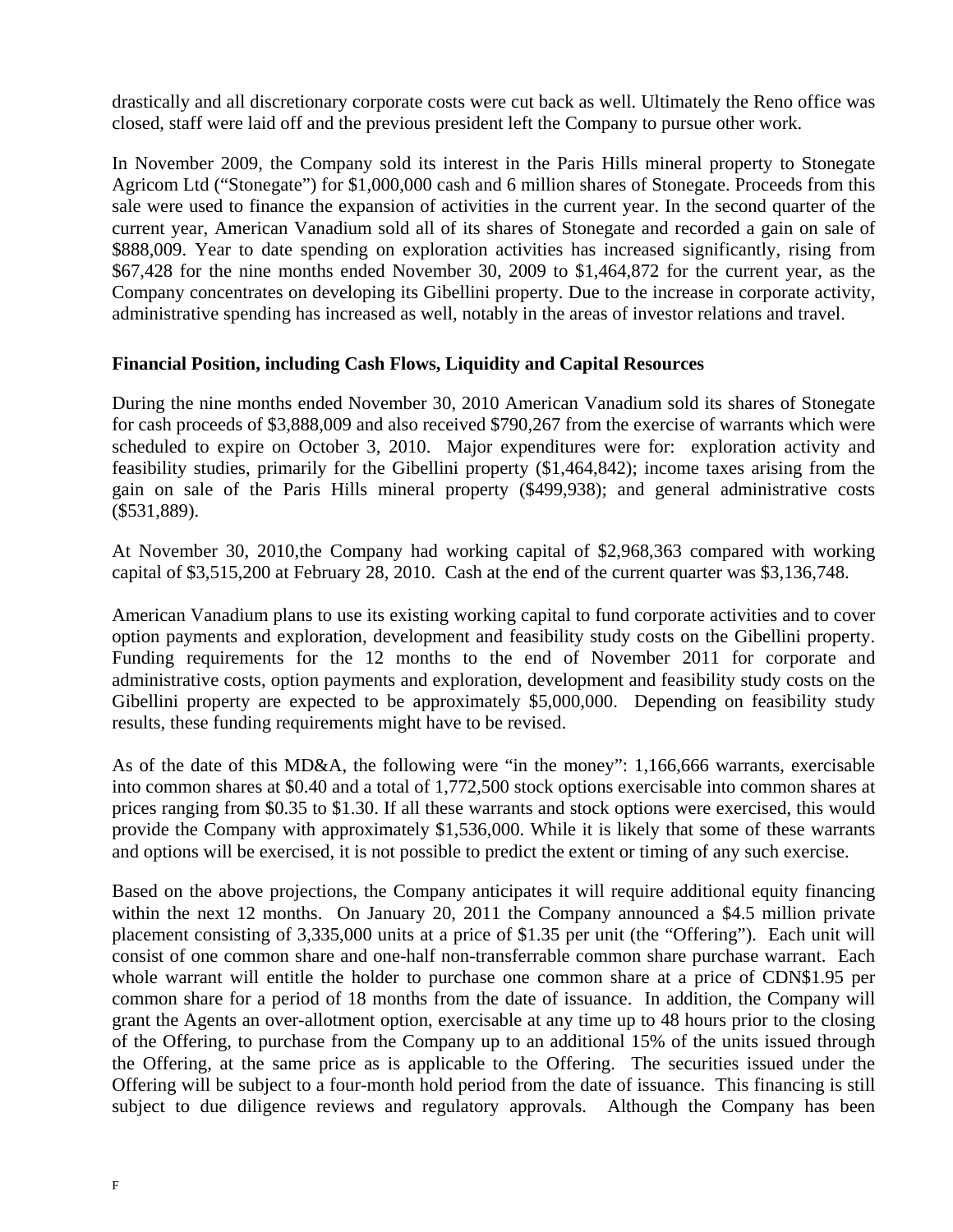successful with its equity financings in the past, there is no assurance that this financing or future financings will be successful. Additional information about this financing may be found in the Company's January 20, 2011 news release which is available on SEDAR at www.sedar.com.

#### **Summary of Quarterly Results:**

|                          |                                  |                                      |                                       |                            |                                | Basic &<br>Diluted<br>(Income) |
|--------------------------|----------------------------------|--------------------------------------|---------------------------------------|----------------------------|--------------------------------|--------------------------------|
|                          | Mineral<br>Exploration<br>$(\$)$ | General<br><b>Expenses</b><br>$(\$)$ | Stock-based<br>Compensation<br>$(\$)$ | Interest<br>Income<br>(\$) | Net (Income)<br>Loss<br>$(\$)$ | Loss<br>Per Share<br>$(\$)$    |
| $Q3 - November 30, 2010$ | 858,870                          | 235,415                              | 41,418                                | (2,580)                    | 1,198,747                      | 0.06                           |
| $Q2 -$ August 31, 2010   | 518,620                          | 185,958                              | 32,119                                | (1,288)                    | 827,129                        | 0.05                           |
| $Q1 - May 31, 2010$      | 87.352                           | 115.646                              | 30,449                                | (7)                        | (788, 757)                     | (0.04)                         |
| Q4 - February 28, 2010   | 8,380                            | 84,539                               | 252,767                               | (12)                       | 420,816                        | 0.03                           |
| Q3 – November 30, 2009   | 6,013                            | 43,982                               | (42, 464)                             | (9)                        | (3,677,337)                    | (0.19)                         |
| $Q2 -$ August 31, 2009   | 29,686                           | 107.918                              | 29,238                                | (136)                      | 168.701                        | 0.01                           |
| $Q1 - May 31, 2009$      | 31,729                           | 155,301                              | 23,757                                | (133)                      | 222,655                        | 0.01                           |
| Q4 – February 28, 2009   | 306,832                          | 204,148                              | 40,713                                | (540)                      | 553,730                        | 0.04                           |
|                          |                                  |                                      |                                       |                            |                                |                                |

#### **Explanatory Notes:**

- 1. During Q1 May 31, 2008, the Company hired a full-time president and commenced paying US\$12,500 per month plus benefits. During Q3 – November 30, 2008, the Company hired a parttime VP – Business Development and as a result, salary costs increased by US\$8,333 per month. This position was eliminated during  $Q1 - May 31$ , 2009 as part of a number of cost saving measures. Following the resignation of the former President in September 2009, this position was without compensation until January 2010 when Mr. Radvak, the new President was hired.
- 2. The Company reduced mineral exploration expenditures commencing  $Q1 May 31$ , 2009 and kept these costs low for the following three quarters to preserve cash resources. Spending activity recommenced during Q1 – May 31, 2010 and escalated in subsequent quarters as the Company began feasibility study work on the Gibellini property.
- 3. Stock-based compensation costs are a non-cash expense and represent an estimate of the fair value of stock options granted. The recovery of stock-based compensation costs in  $Q3$  – November 30, 2009 was due to termination of unvested stock options held by the former president of the Company.
- 4. In November 2009, the Company sold its interest in the Paris Hills Phosphate/Vanadium Property, located in Bear Lake County in Idaho, USA for gross cash consideration of \$1,000,000 and 6,000,000 shares of Stonegate Agricom Ltd. valued at \$0.50 per share, resulting in a gain of \$3,698,631. The Company recorded a \$1,020,000 unrealized gain in value of these shares as at May 31, 2010 which was the major contributor to the earnings recorded in Q1 – May 31, 2010. These shares were sold during Q2-August 31, 2010 for an actual realized gain of \$888,009.

# **Transactions with Related Parties**

The Company paid Ionic Management Corp. ("Ionic"), a company related by virtue of one director and two officers in common, a fee of \$36,000 (\$4,000 per month) for accounting and various administrative office services provided. In addition, the Company reimburses Ionic for out of pocket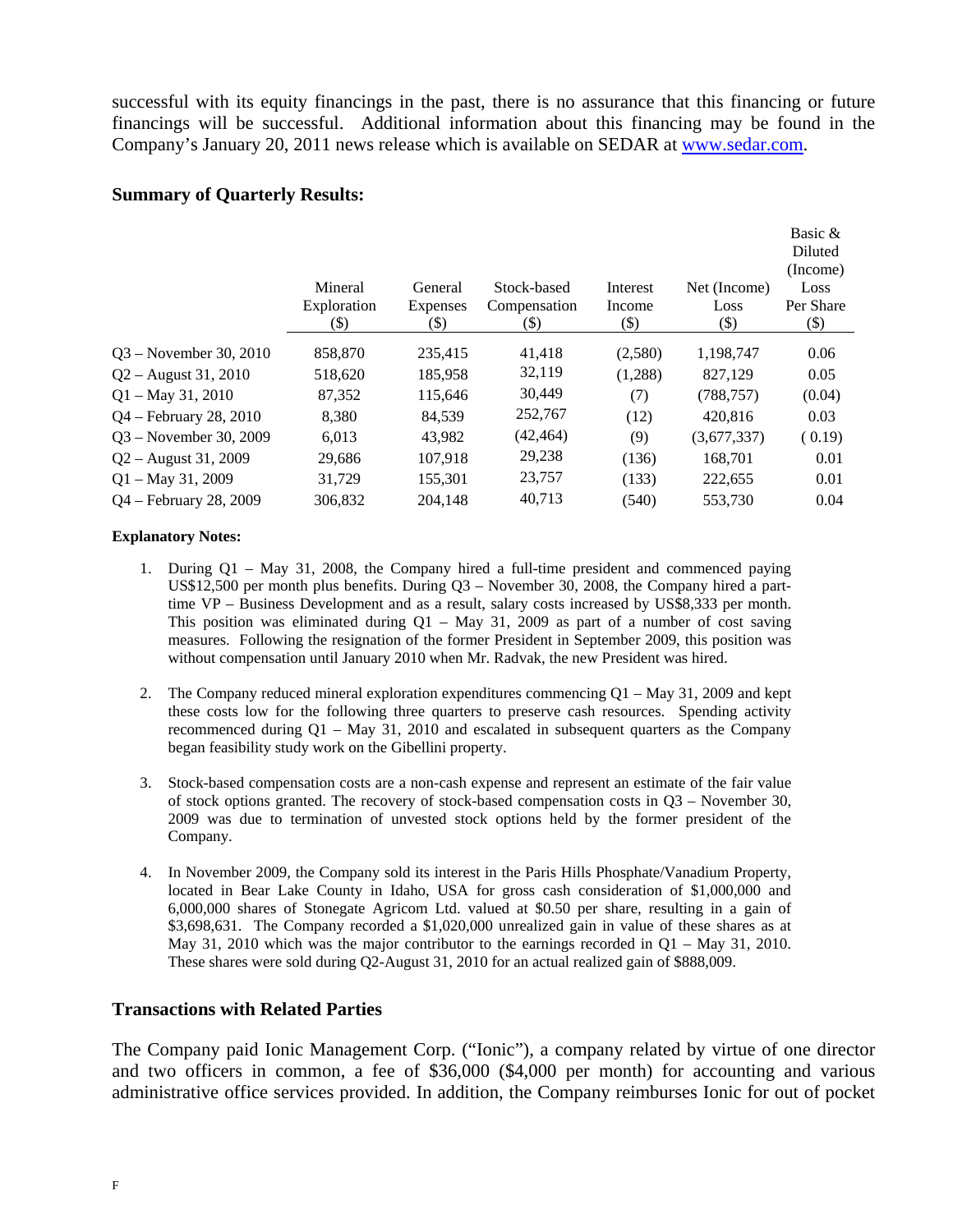direct costs incurred on behalf of the Company. Such costs include travel, postage, courier charges, printing and long distance telephone charges.

These transactions are in the normal course of operations and are measured at the exchange amount, which is the amount of consideration established and agreed to by the related parties.

# **New Accounting Pronouncements:**

Business combinations, consolidated financial statements and non-controlling interest

In January 2009, the CICA issued CICA Handbook Section 1582, "Business Combinations", Section 1601, "Consolidations", and Section 1602, "Non-Controlling Interests". These sections replace the former Section 1581, "Business Combinations", and Section 1600, "Consolidated Financial Statements, and establish a new section for accounting for a non-controlling interest in a subsidiary. Section 1582 establishes standards for the accounting for a business combination, and states that all assets and liabilities of an acquired business will be recorded at fair value. Obligations for contingent considerations and contingencies will also be recorded at fair value at the acquisition date. The standard also states that acquisition-related costs will be expensed as incurred and that restructuring charges will be expensed in the periods after the acquisition date. It provides the Canadian equivalent to IFRS 3, Business Combinations (January 2008). The section applies prospectively to business combinations for which the acquisition date is on or after the beginning of the first annual reporting period beginning on or after January 1, 2011.

Section 1601 establishes standards for the preparation of consolidated financial statements.

Section 1602 establishes standards for accounting for a non-controlling interest in a subsidiary in the preparation of consolidated financial statements subsequent to a business combination. It is equivalent to the corresponding provisions of IFRS International Accounting Standards ("IAS") 27, Consolidated and Separate Financial Statements (January 2008).

Sections 1601 and 1602 apply to interim and annual consolidated financial statements relating to fiscal years beginning on or after January 1, 2011. Earlier adoption of these sections is permitted as of the beginning of a fiscal year. All three sections must be adopted concurrently. The Company is currently evaluating these sections but does not anticipate that adoption will have any impact on results.

# **Transition to International financial reporting standards ("IFRS")**

In February 2008, the Accounting Standards Board of the CICA confirmed that International Financial Reporting Standards ("IFRS") will replace Canadian GAAP for publicly accountable enterprises for the fiscal years beginning on or after January 1, 2011. As a result, the conversion from Canadian GAAP to IFRS will be applicable to the Company's reporting for the first quarter of fiscal 2011. The Company's transition date to IFRS is March 1, 2010, and all comparative information relating to subsequent dates will be prepared in accordance with IFRS.

The Company has developed an IFRS transition plan to ensure that its financial statements will comply with IFRS, and to assess the impact of IFRS on its internal controls and financial reporting systems. The transition plan incorporates two broad stages: assessing the impact of IFRS on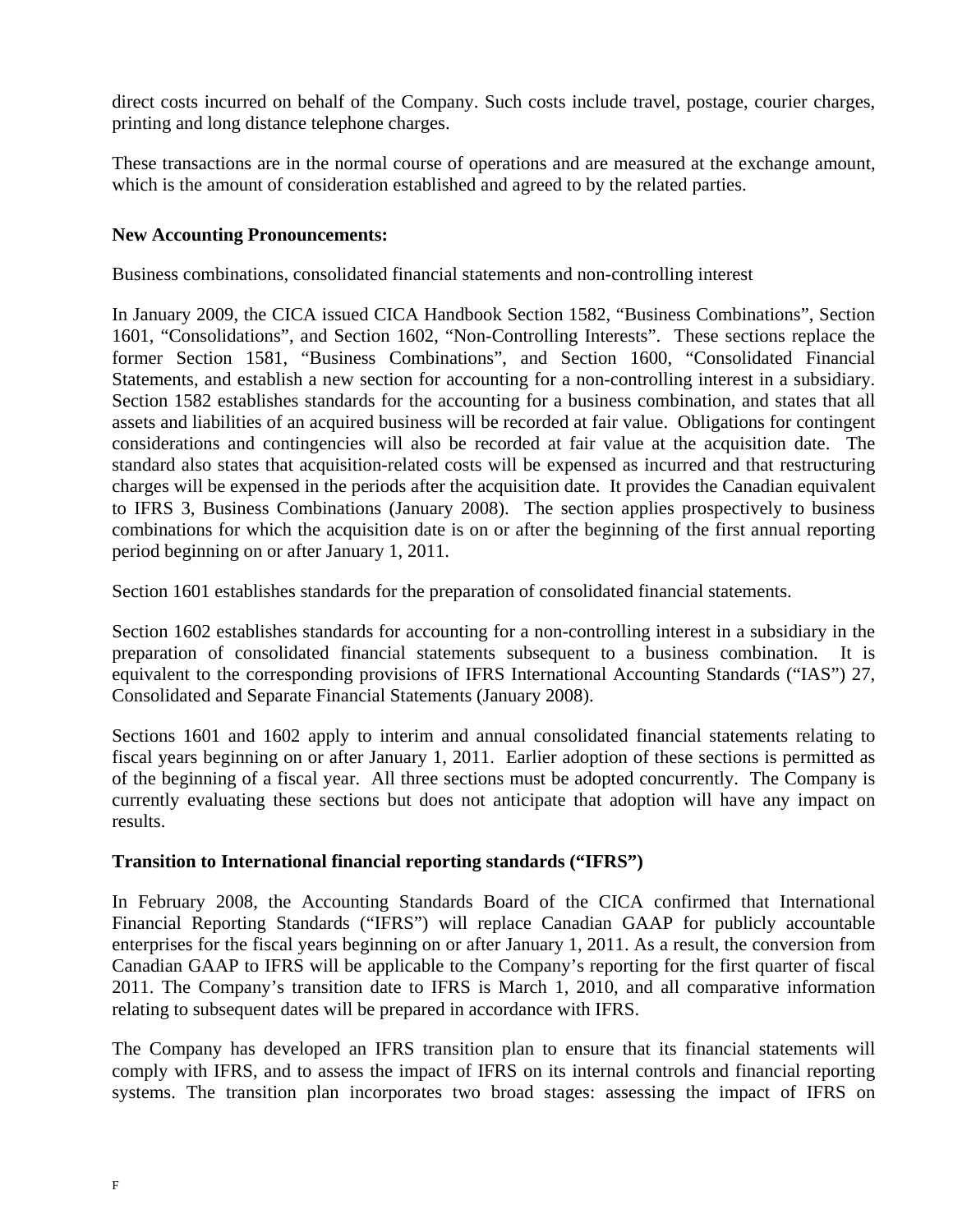accounting policies and financial reporting, and assessing the impact on the Company's business processes.

# **1. Impact of IFRS on accounting policies and financial reporting**

The adoption of IFRS could result in changes to the Company's accounting policies that are applied in the recognition, measurement and disclosure of balances and transactions in its financial statements. Throughout 2010, management has evaluated potential differences between Canadian GAAP and IFRS that could impact the Company's accounting policies and/or financial reporting.

While not a complete list of potential differences between Canadian GAAP and IFRS, management considers the following areas to be of most significance to the Company:

# *i) Exploration and evaluation expenditures*

IFRS currently allows an entity to retain its existing accounting policies related to the exploration for and evaluation of mineral properties, subject to some restrictions. The Company expects to retain its current policy of expensing exploration and evaluation expenditures as incurred. Therefore the Company does not expect that the adoption of IFRS will result in any significant change to the related line items within the consolidated financial statements.

# *ii) Impairment of (non-financial) assets*

If indicators of impairment of a tangible non-financial asset have been identified, IFRS requires an impairment loss to be recorded for any excess of the carrying value of the assets over the higher of its fair market value and its value in use. Value in use is determined using discounted estimated future cash flows. For certain intangible assets (e.g. capitalized property acquisition costs) the Company must compare, annually, carrying values to fair market values and values in use to determine whether any impairment is required, regardless of whether any indicators of impairment exist.

Under IFRS, the assessment of impairment for tangible and intangible non-financial assets should be done for each individual asset; if it is not practicable to perform this assessment for individual assets, then the assessment is performed for a group of assets within the smallest cash-generating unit identified.

Current Canadian GAAP requires a write-down of a non-financial asset to the fair value only if indicators of impairment exist and the undiscounted estimated future cash flows of a group of assets are less than its carrying value.

The Company's accounting policies related to impairment of assets will be changed to reflect these differences. The Company, however, does not expect this change will have an immediate impact to the carrying value of its assets. The Company will perform impairment assessments as at the Transition Date in accordance with IFRS.

# *iii) Stock-based compensation*

The fair value measurement of stock-based compensation under IFRS is similar Canadian GAAP. However, for stock options that vest over a period of time, the recognition of the related stock-based compensation expense over the vesting period is different under IFRS than Canadian GAAP.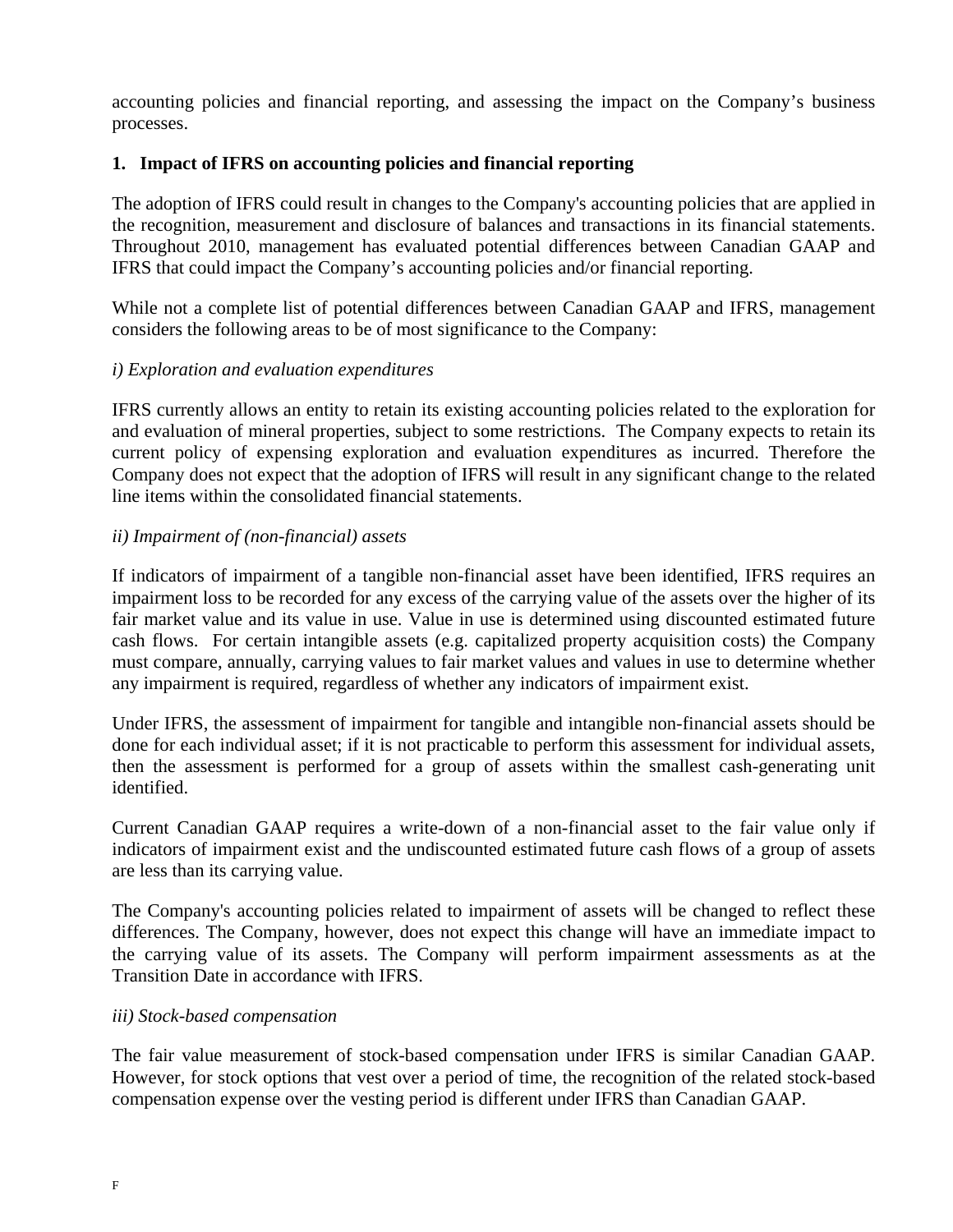Management expects that a greater portion of the overall fair value of stock-based compensation will have been recorded under IFRS than was previously recorded under Canadian GAAP. Consequently, the deficit as at the IFRS transition date will be higher under IFRS than under Canadian GAAP.

# *iv) Income taxes*

In certain circumstances, IFRS contains different requirements related to recognition and measurement of future (deferred) income taxes. The Company does not expect any changes to its accounting policies related to income taxes that would result in a significant change to line items within its financial statements.

# *v) Use of estimates*

Changes to estimates used for Canadian GAAP reporting are not permitted when determining the measurement and recognition of accounts and transactions under IFRS. Accordingly, estimates used in the preparation of the Company's opening IFRS statement of financial position as at the Transition Date will be consistent with those made under current Canadian GAAP. If necessary, estimates will be adjusted to reflect any difference in accounting policy.

# **2. Impact of IFRS on the Company's business processes**

As part of its analysis of potential changes to significant accounting policies, management has assessed whether changes may be required to its accounting systems and business processes. Management believes that the accounting policy and financial reporting changes identified to date will not impact the Company's systems, processes or internal controls.

Management has also assessed whether the adoption of IFRS will impact any contractual arrangements or relationships with external stakeholders. To date, no impacts on contractual arrangements or stakeholder relations arising from IFRS adoption have been identified.

The Company's personnel involved in the preparation of financial statements are being trained on the relevant aspects of IFRS and the anticipated changes to accounting policies. Employees of the Company that will be affected by a change to business processes as a result of the conversion to IFRS will also be trained as necessary. The Board of Directors and Audit Committee have been regularly updated on the progress of the IFRS conversion plan, and made aware of the evaluation to date of the key aspects of IFRS affecting the Company.

# **Off-Balance Sheet Arrangements**

The Company has no off-balance sheet arrangements.